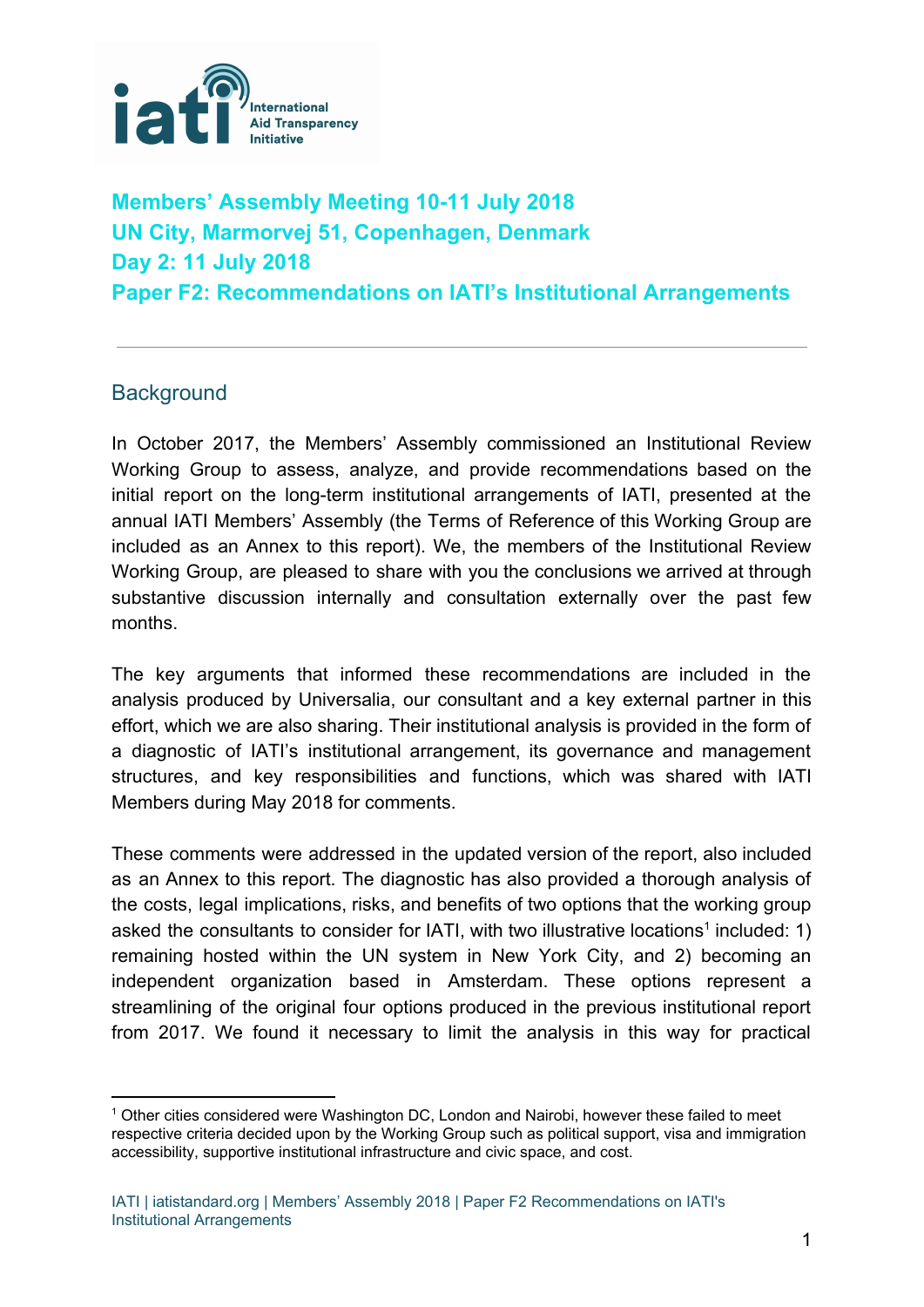reasons, as well as to provide a clearer distinction to inform decision-making by the Members' Assembly.

Before outlining the Working Group's recommendations for your consideration and approval, we would like to briefly shed light on our thought process and how this work has evolved since October 2017.

First, we set out to achieve a balance between making necessary changes and managing the risks associated with those changes. It is clear to us that the community wants to see IATI grow, adapt, and become more sustainable over the long-term. As evidence of this desire, the governing arrangements have already undergone significant changes over the past few years. At the same time, no one wants to overcorrect and put the relevance or mission of IATI at risk. As highlighted in the Consultant's report attached, IATI has achieved a great deal in the past 10 years, and it would be a mistake to "throw out the baby with the bathwater" by upending things that are working well, or could work better with minor or incremental adjustments.

Second, we also sought to strike a balance between enacting decisions promptly and not overburdening the system with drastic changes. Many of the changes already in process have not yet had time to mature and bear fruit, and adjusting too many variables at once forgoes the benefits of institutional memory, iteration, measurement, evaluation, and learning. At the same time, no one will benefit from subjecting the initiative, the institution, and its staff to constant change and ambiguity. Pragmatically, this means that solutions that make sense in theory are not always realistic to implement, or they require a longer process than an independent working group or even the full Members' Assembly can determine at a single point in time.

Finally, we recognized the limits of our own mandate and our ability to steer an institution with words alone. So much of the success of IATI hinges on the dedication, personalities, and creativity of the people involved - Board members, Secretariat staff, TAG participants, and members alike. Structural changes are necessary but not sufficient to ensure the fulfillment of the mission of IATI, and we as a community need to be cognizant of that fact and be humble in our opinions about what is the "right solution."

#### Actions Requested

With the above backdrop, we present below four recommendations for consideration and endorsement by the Members' Assembly. Beneath each main recommendation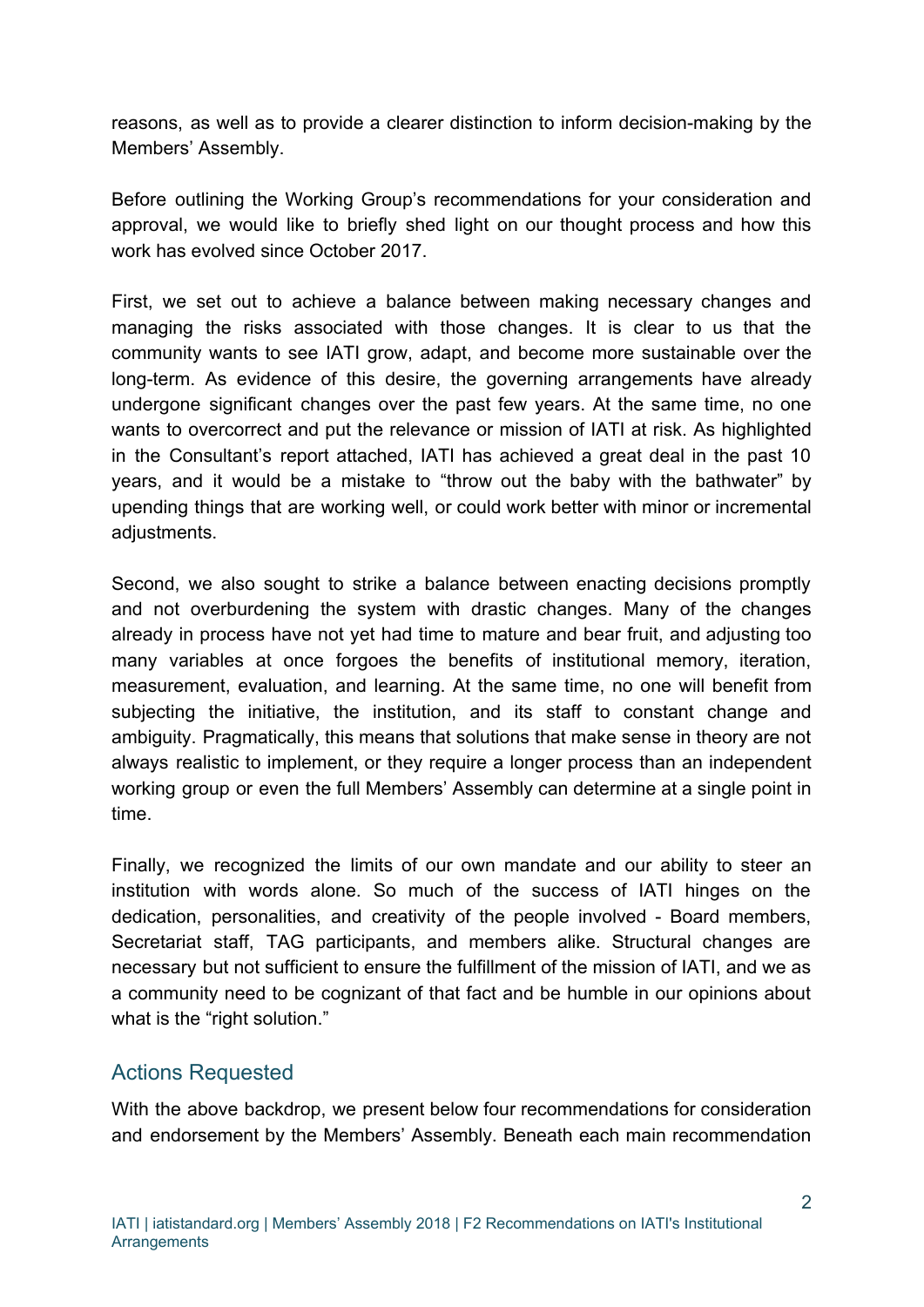the Working Group has made suggestions on implementation – these are not necessarily exhaustive or prescriptive, but represent our collective thoughts and can serve as inputs to the proposed strategic planning process. We welcome further input, feedback, and reaction from the IATI community up to and including at the Members' Assembly in July.

### Recommendation 1: IATI should retain its UN-based, hosted institutional arrangement for an additional 3-year period after August 2019

While a previous 2017 report recommended that IATI should re-incorporate as an independent entity, the 2018 analysis by Universalia shows that the risks associated with this model are significant; that completing this transition by August 2019 is unrealistic; and, that there are important efficiencies to be realized within a hosted Secretariat model that address some of the main arguments in favor of an independent entity model.

The Working Group recognizes the benefits, particularly around institutional flexibility, that would be associated with an independent model. These include everything from less-onerous procurement processes to tapping different talent pools when hiring junior, senior, or even executive staff. However, none of these benefits are currently so fundamental to the success of IATI as to compensate for the concomitant financial, political, and institutional risks. In some cases – including the examples of procurement and hiring – there are workarounds and alternative solutions that have already been used effectively. The Working Group also recognizes that the balance of risk could well change in future, as longer-term improvements are made to IATI's governance and accountability arrangements.

At this point, having weighed all the factors, the Working Group recommends that IATI retain a UN-hosted arrangement for the next four years (2018-2022), but suggests some important structural, governance and management modifications. This is not an overall recommendation in favor of the status quo. Rather, it is an approach rooted in a strategic, adaptive and results-based approach to institutional development over the coming decade.

Some of the necessary short-term improvements, for instance allowing representation of the private sector through Board participation and an independent constituency group, are already in progress.

In summary, the Working Group recommends that: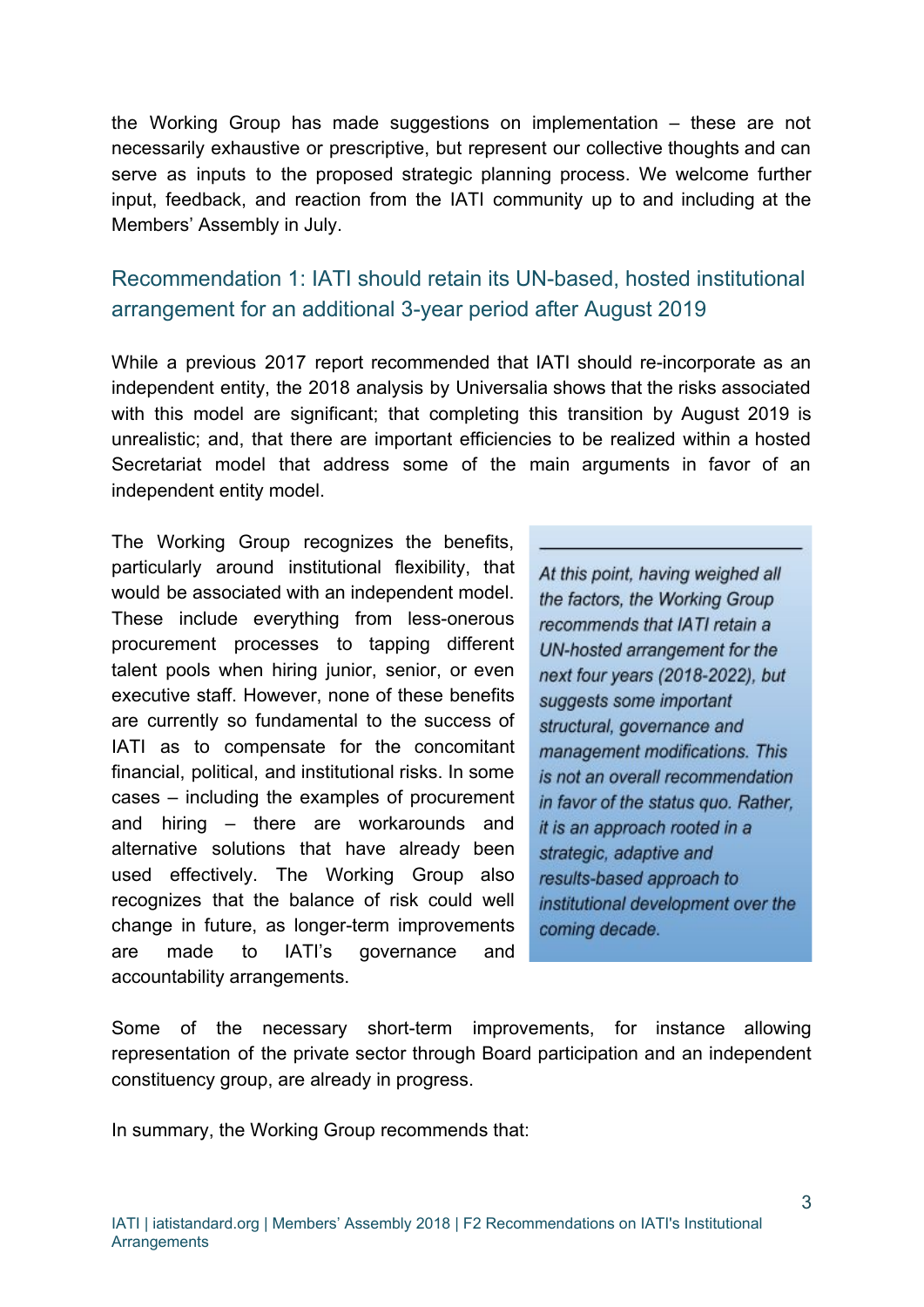1.1 IATI should follow through with the extended hosting arrangement until 31 August 2019, as contracted.

1.2 The consortium of organizations that constitute the Secretariat should revisit the merits and limitations of the current arrangement and in consultation with the Governing Board, make immediate adjustments to improve its functioning as suggested under recommendation 3.

1.3 As of 1 September 2019, the Secretariat should be streamlined, with UNDP as its primary institutional home for the period of 1 September 2019 to 31 August 2022. The Head of Secretariat<sup>2</sup> would, by this time have assumed full accountability to the Governing Board for the operational and technical performance and progress of this Multi-Stakeholder Initiative and for delivering the strategic plan agreed by the 2019 Members' Assembly (see recommendation 2).

Recommendation 2: IATI should develop a strategic plan to define its medium-term strategic direction and inform the accountability and institutional arrangements starting immediately after the 2018 Members' Assembly.

IATI does not have a formalized, up to date strategic plan in place, and its operations occur on an annual budget cycle, guided by an annual work plan. The analysis by Universalia concluded that the "current planning approach and practice is constraining IATI's ability to drive forward with vision and leadership…and to situate annual work plans within the trajectory of formalized, medium-term, 3-5 year strategic plans" (p. 8) The benefits of a 3-5 year strategic plan and enhanced M&E/learning framework are, we believe, self-evident. The Working Group prefers a 3-year strategic plan given the long planning horizon of a 5-year plan, especially for an institution that currently operates on an annual basis.

Hence, the Working Group recommends that:

2.1 IATI set in motion a full strategic planning process. Immediately following the 2018 Members' Assembly, work should begin to develop a 3-year strategic plan, which should be presented to the Governing Board for review and endorsement by the 2019 Members' Assembly.

<sup>&</sup>lt;sup>2</sup> The 'Head of Secretariat' title is used in reference to the position of either 'Executive Director', 'Programme Director' or 'Programme Manager'.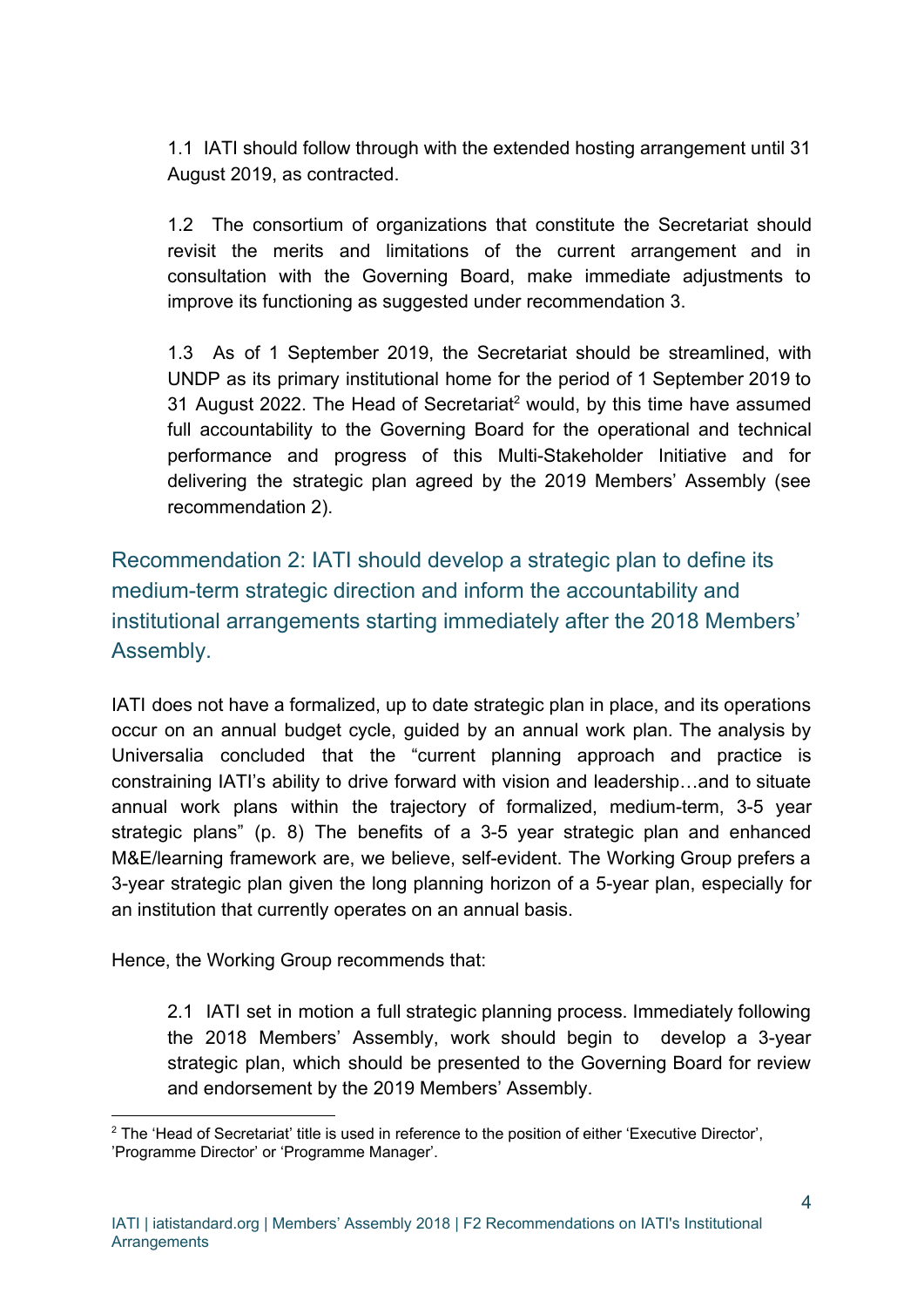2.2 A monitoring, evaluation and learning framework is established and operationalised at the outset of the strategic plan, complete with expected outcomes, indicators and milestones, such that the institution as a whole, and the Secretariat in particular, can monitor regularly, report annually, and be held accountable for institutional progress and functional performance, while also generating lessons learned for the initiative as a whole.

Given that the IATI's strategic direction should guide its future governance and financing strategies, a review of institutional arrangements along with resource mobilization plans should be undertaken as part of the strategic planning exercise, with considerations on the time required for adequate preparations for transition as needed. In other words, the strategic planning exercise should guide IATI's future institutional arrangements beyond August 2022 and financing strategies, which should be articulated for consideration and endorsement, ideally, by the 2020 Members' Assembly.

## Recommendation 3: IATI's governance should be restructured to resolve governance ambiguities.

The Working Group believes that clearer structural accountability is necessary to ensure IATI's success in the interim period. However, we would like to stress that our recommendations in this regard should not be construed as criticism of individuals or as a suggestion that any component of the institution of IATI is currently *un*accountable. Rather, it is the view of the Working Group that individuals and teams have demonstrated an exceptional ability to work productively despite ambiguity, though this is obviously not an ideal situation.

In order to achieve improved lines and mechanisms of accountability between the Members' Assembly, Governing Board and Secretariat, the Working Group recommends a stronger executive function for the Secretariat that would ensure clear accountability, efficient decision-making, centralized reporting, and enhanced functional performance while allowing for a transition period between now and the end of the current arrangements in August 2019. This improvement should be accompanied by the development of a clearer management structure and accountability mechanisms and would require adjustment of Secretariat responsibilities and human resource requirements to reflect any structural changes forthcoming from 1 September 2019.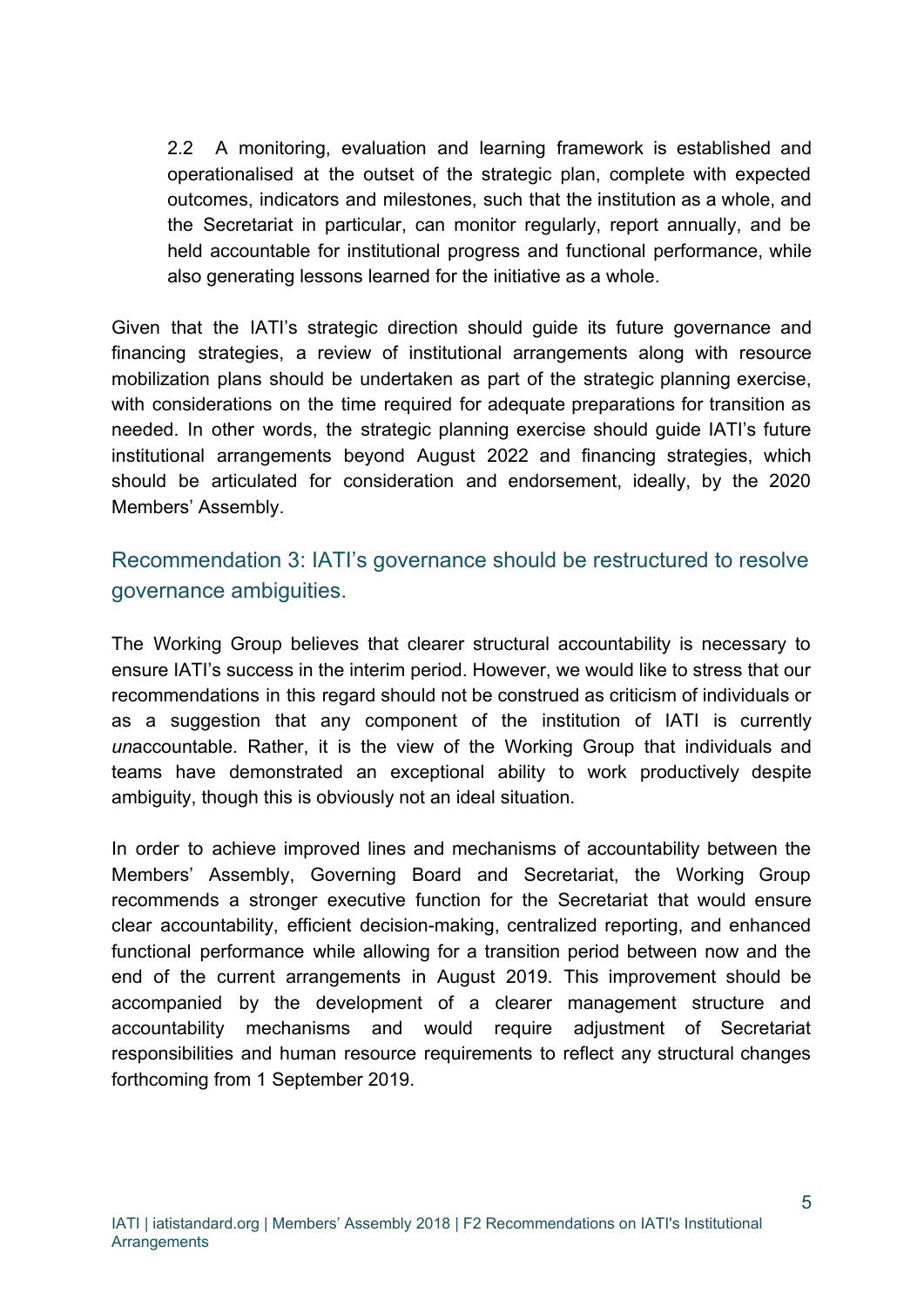We note here that merely rewriting job descriptions and titles is unlikely to be sufficient for enabling sustainable institutional reform, and the Board and the Secretariat will need to determine how to best manage this transition. It is clear to us that there needs to be a direct line of accountability between the Governing Board and Secretariat so that the Head of Secretariat role is appropriately empowered to take responsibility for all aspects of implementing work plans including technical work, financial sustainability, communications, contracting, hiring, and other Secretariat functions. It is important that the arrangement takes into consideration the need for an agile and adaptable leadership and management structure, able to support IATI's aim for continuous improvement in its operational efficiency, and effectiveness in its strategic positioning.

The Working Group also suggests consideration of bringing the fundraising, communication and technical functions more fully into a streamlined management structure. It is our view that with this change, incentives would be more aligned and priorities clearer than is currently the situation, without forgoing the benefits of existing institutional knowledge within the Technical Team.

A clear division in oversight between the Governing Board (for annual work plans and budget) and the Members' Assembly (for the 3-year strategic plan) seems more consistent with the nature of the two entities, especially as IATI membership grows and diversifies. The mechanisms of accountability, including matrix management, will become even more critical as key personnel transition away from IATI over time, in order to allow any new staff or leaders to more easily integrate into the Secretariat's operation.

The key components of the proposed restructuring of accountabilities should include the following as a bare minimum:

3.1 From 2019 onwards, the Members' Assembly should only retain its governing and strategic guidance functions and should be empowered to consider and sign off the 3-year strategic plan. The decision-making responsibilities for annual work plans and budgets should be transferred to the Governing Board.

3.2 On its part, the Governing Board, while fully being responsible and accountable for oversight and approval of the annual work plans and budget, should have no *operational* role in the day-to-day management of the Secretariat. As such, the Governing Board would be accountable to the Members' Assembly for progress on the strategic plan.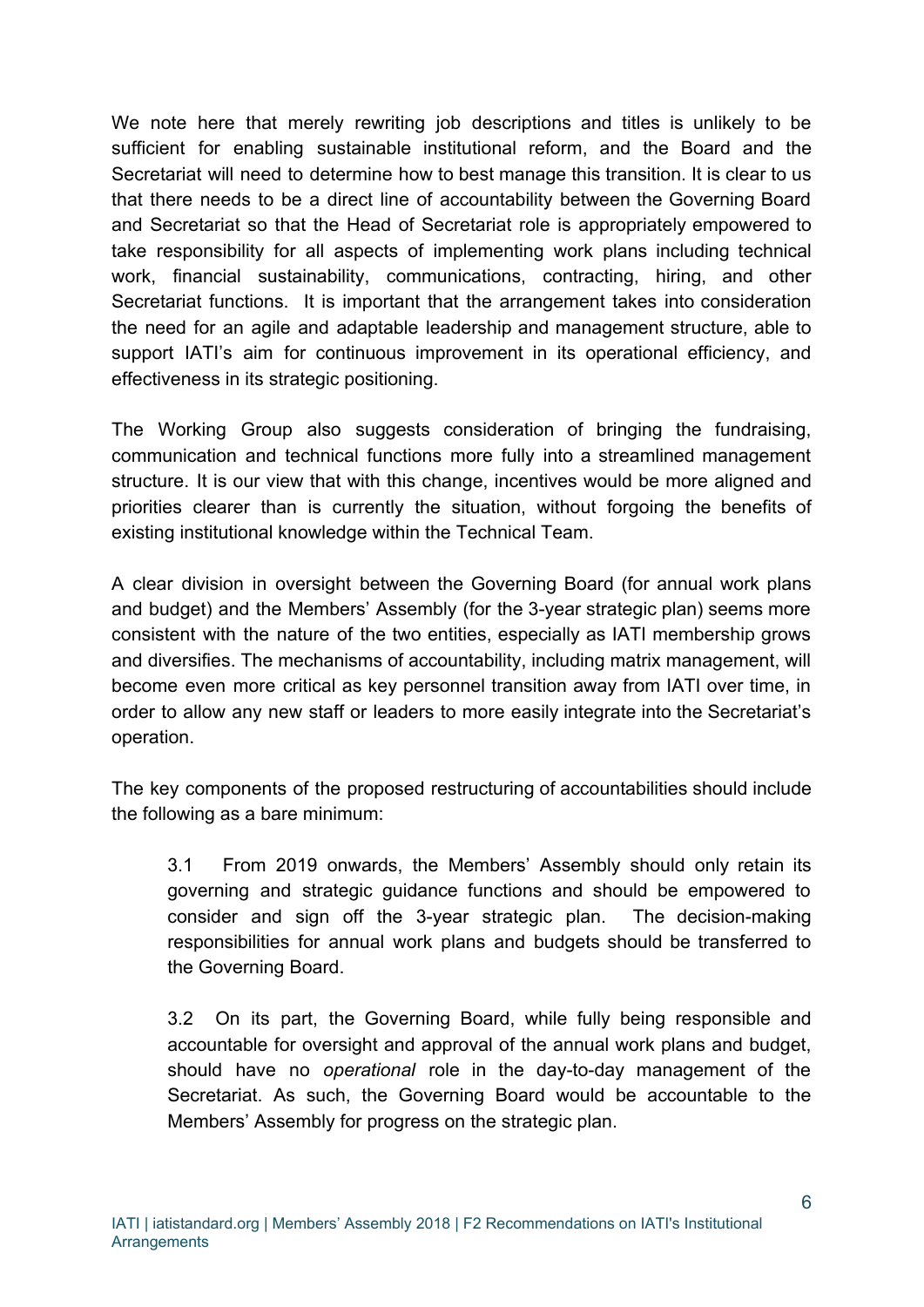3.3 The Secretariat, and the Head of the Secretariat more specifically, should be held appropriately accountable to the Governing Board for the operational and technical performance, and progress of this Multi-Stakeholder Initiative in delivering on annual work plans. The role of the Head of Secretariat should be redefined to play a more executive and accountable leadership role, beyond that of mere 'coordination.' Appropriate management processes and Secretariat staffing should be developed concomitantly.

Other suggestions for clearer structure and accountability might include:

3.4 Hiring a Chief Technology Officer (CTO) to support and advise the Head of Secretariat on key decisions related to core software infrastructure, technical support to publishers and members, and management of the standard itself. This CTO would be the primary point of contact and contract manager for the Technical Team.

3.5 Clarification of resource mobilization responsibilities beyond the collection of membership dues.

3.6 Clearer and more direct accountability of the communication function to the Head of Secretariat, including physical co-location in New York if possible.

3.7 Clearer and more direct accountability of core functions to the Head of Secretariat, with technical progress communicated more regularly and accessible to the wider, more generalist Members of the IATI community.

## Recommendation 4: The value-for-money proposition for membership should be revisited.

This is an ongoing dialogue within the IATI community that will require multiple challenges to be resolved - disputes over the levels and structure of membership contributions, remitting contributions in a timely manner, and mobilizing additional resources from outside membership while also growing membership itself. Value propositions of IATI membership will need to strengthen incentives for non-member publishers to become members in order to broaden the financing base for IATI.

We do not have the solutions to each of these points, but we agree that they need to be addressed and would require a specific review. However, one thing is clear: membership carries benefits as well as responsibilities. Members must realize that